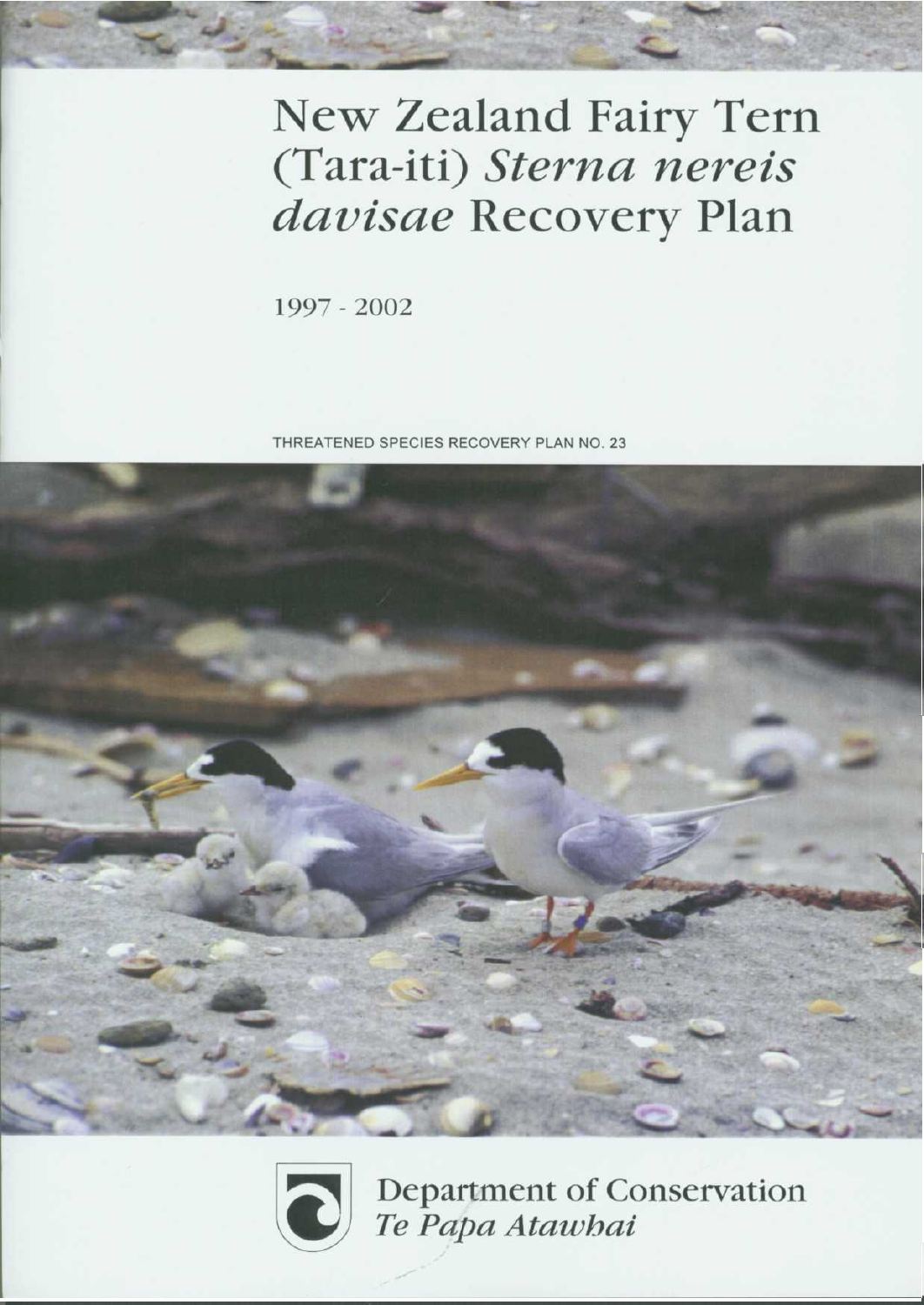### New Zealand Fairy Tern (Tara-iti) *Sterna nereis davisae* Recovery Plan

THREATENED SPECIES RECOVERY PLAN NO. 23

Published by Biodiversity Recovery Unit Department of Conservation P.O. Box 10-420 Wellington, New Zealand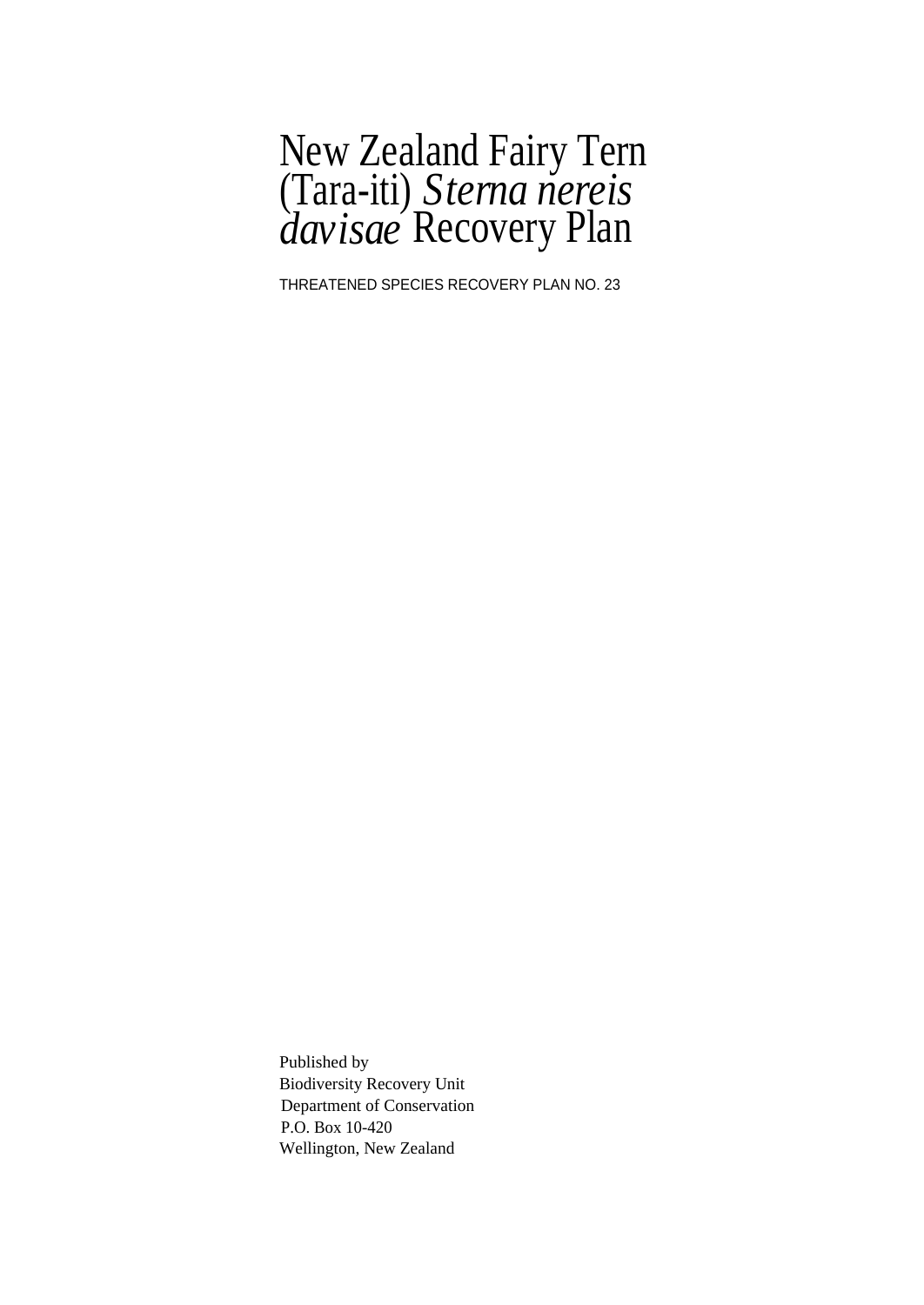Prepared by Richard Parrish & Leigh Honnor Northland Conservancy Department of Conservation PO Box 842 Whangarei New Zealand

© September 1997, Department of Conservation

ISSN 1170 - 3806 ISBN 0 - 478 - 01953 - X

Key words: recovery plan, *Sterna nereis davisae,* fairy tern Cover photograph: Brian Chudleigh, 35 Levely Lane, Katikati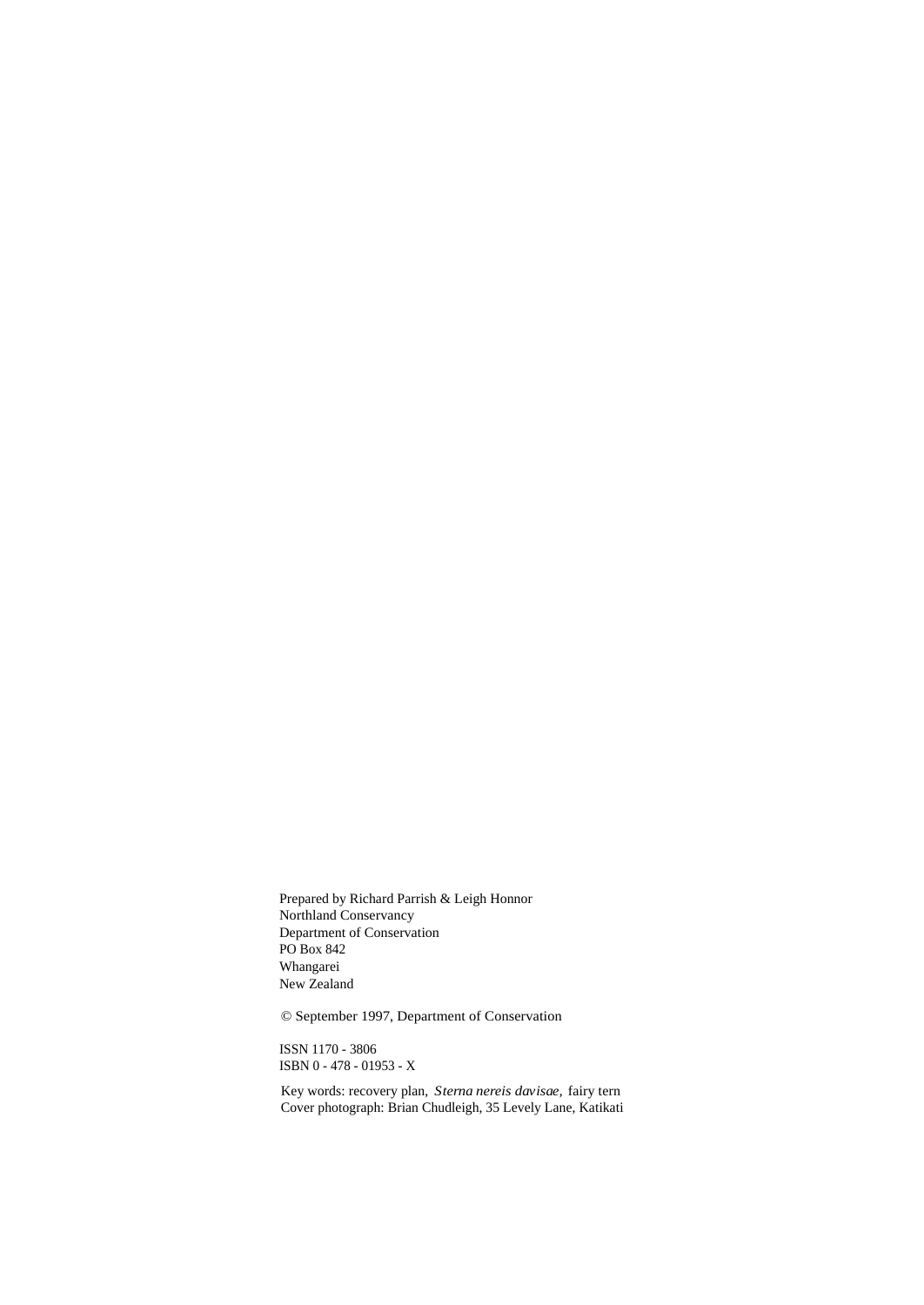### Contents

|     |                                                    | Page |  |  |  |
|-----|----------------------------------------------------|------|--|--|--|
| 1.0 | Summary                                            |      |  |  |  |
| 2.0 | Introduction                                       |      |  |  |  |
| 3.0 | <b>Status, Distribution and Decline</b>            | 5    |  |  |  |
|     | Past distribution<br>3.1                           | 5    |  |  |  |
|     | Present distribution and status<br>3.2             | 5    |  |  |  |
|     | Possible reasons for decline<br>3.3                | 8    |  |  |  |
| 4.0 | <b>Past Conservation Efforts</b>                   | 11   |  |  |  |
|     | 4.1<br>Implementation of management                | 11   |  |  |  |
|     | 4.2<br>Techniques of management                    | 11   |  |  |  |
|     | Management forecast<br>4.3                         | 12   |  |  |  |
| 5.0 | Species Biology and Ecology                        | 13   |  |  |  |
|     | Reproduction<br>5.1                                | 11   |  |  |  |
|     | 5.2<br>Longevity                                   | 13   |  |  |  |
|     | Post breeding flocking movements<br>5.3            | 15   |  |  |  |
|     | Nutrition<br>5.4                                   | 15   |  |  |  |
| 6.0 | Fairy Tern Recovery Strategy: Goals and Objectives | 17   |  |  |  |
|     | 6.1<br>Long term goal                              | 17   |  |  |  |
|     | 6.2<br>National conservation goals and objectives  | 17   |  |  |  |
| 7.0 | Recovery Strategy: Work Plan                       | 19   |  |  |  |
|     | Recovery plan objectives<br>7.1                    | 19   |  |  |  |
|     | Research<br>7.2                                    | 23   |  |  |  |
| 8.0 | Acknowledgments                                    | 29   |  |  |  |
|     | References cited                                   | 31   |  |  |  |
|     | Appendix 1: Published Recovery Plans               | 33   |  |  |  |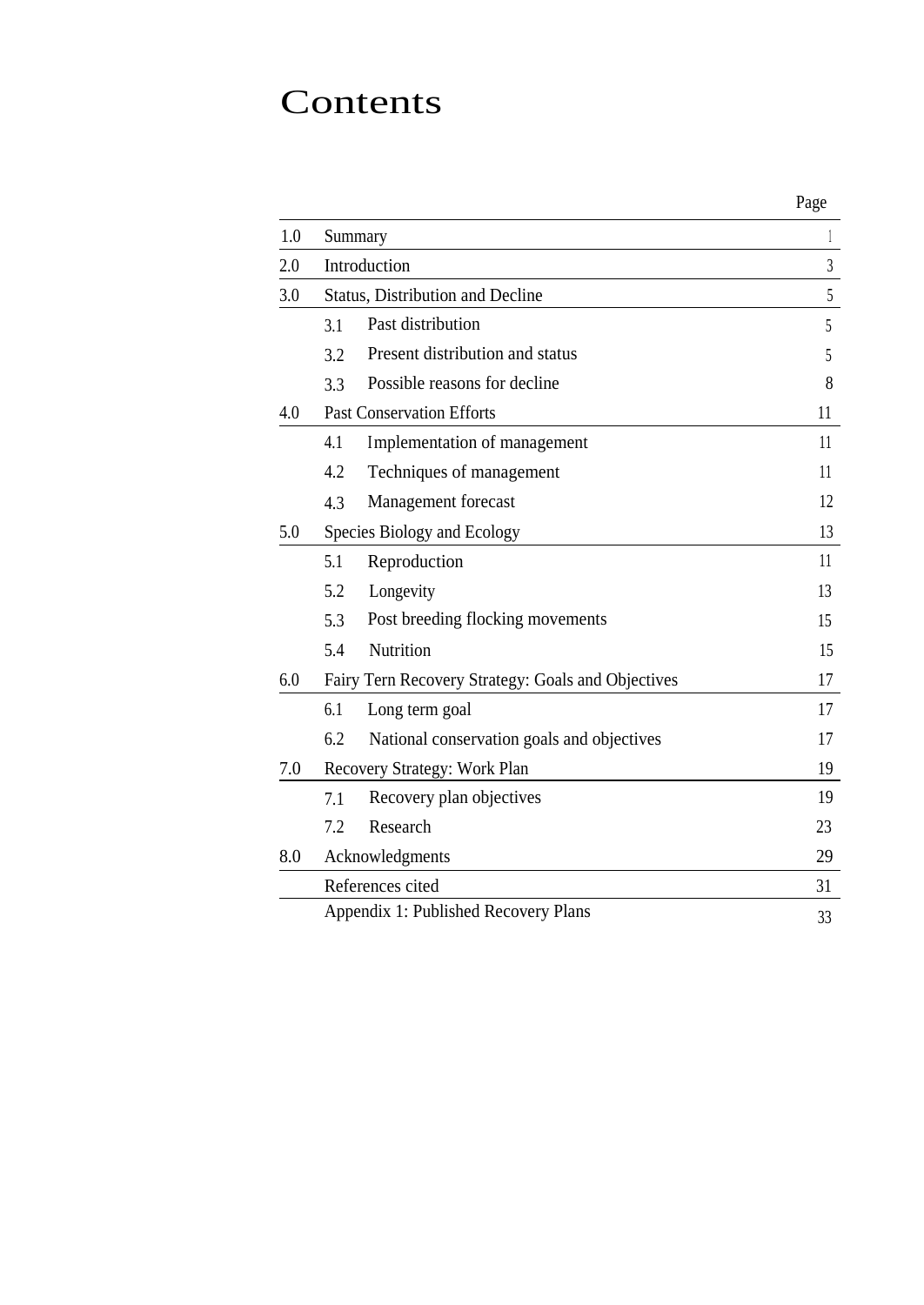# 1. Summary

This recovery plan briefly summarises the changing numerical status and distribution of New Zealand fairy tern *Sterna nereis davisae* over the past 100 years. It details a conservation programme for the species, based on the perception that extreme weather events and mammalian predation remain the principal threats to the species.

The fairy tern is probably New Zealand's rarest breeding bird, with a population of around 30 individuals (c. 9 breeding pairs). It has a highly restricted distribution, confined in recent years to the south-east coast of Northland and the Kaipara Harbour. In the 19th century fairy terns were widespread but localised throughout much of the North Island and eastern parts of the South Island. In the 20th century birds bred around Pakiri and Whangarei until the 1950s and 1960s. The reason for the decline to the present distribution and numbers is unclear, but modification and degradation of breeding habitat, predation by introduced mammals, extreme environmental events, infertility, and disturbance by humans during the breeding season are probably the primary causes.

A recovery programme is outlined, the long-term goal of which is -

"To increase the population of fairy tern; improve their conservation status from Category A (endangered) to Category B (threatened), and expand their breeding range back into parts of their former range."

The short-term goals for the next five years are;

- a) To prevent the extinction of the New Zealand subspecies
- b) To increase the breeding population by 25% by 2002

The six objectives which set the direction for the five year period are:

- 1. To protect all known breeding pairs and nesting areas, including individuals found at new sites.
- 2. Maximise breeding productivity by manipulation.
- 3. Measure the population parameters and monitor the population dynamics of fairy tern.
- 4. Review and improve the legal status of the breeding and flocking habitat of fairy tern, and protect all known and potential habitat from development.
- 5. Raise public awareness of the need for the conservation of fairy tern.
- 6. Formalise a Fairy Tern Recovery Group.

Eleven topics have been ear-marked for research (in priority order):

- Sexing of fairy terns
- Nest relocation
- Cause of predation
- Taxonomic status of New Zealand fairy tern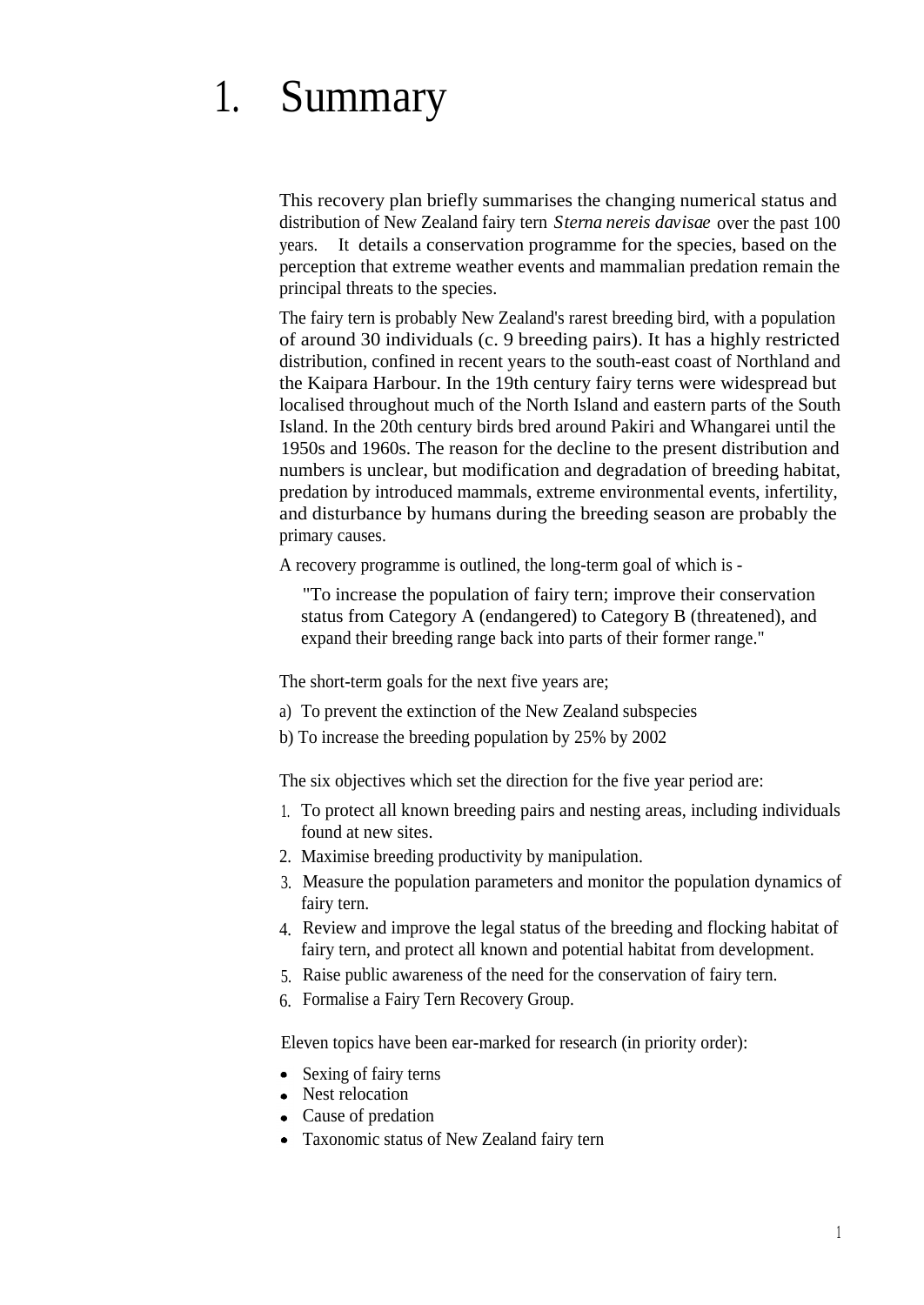- Life expectancy
- Movement and migration
- Parent-chick recognition and parental care
- Hatching and rearing of tern chicks in captivity
- Nest protection cages
- Assessing plumage
- Habitat requirements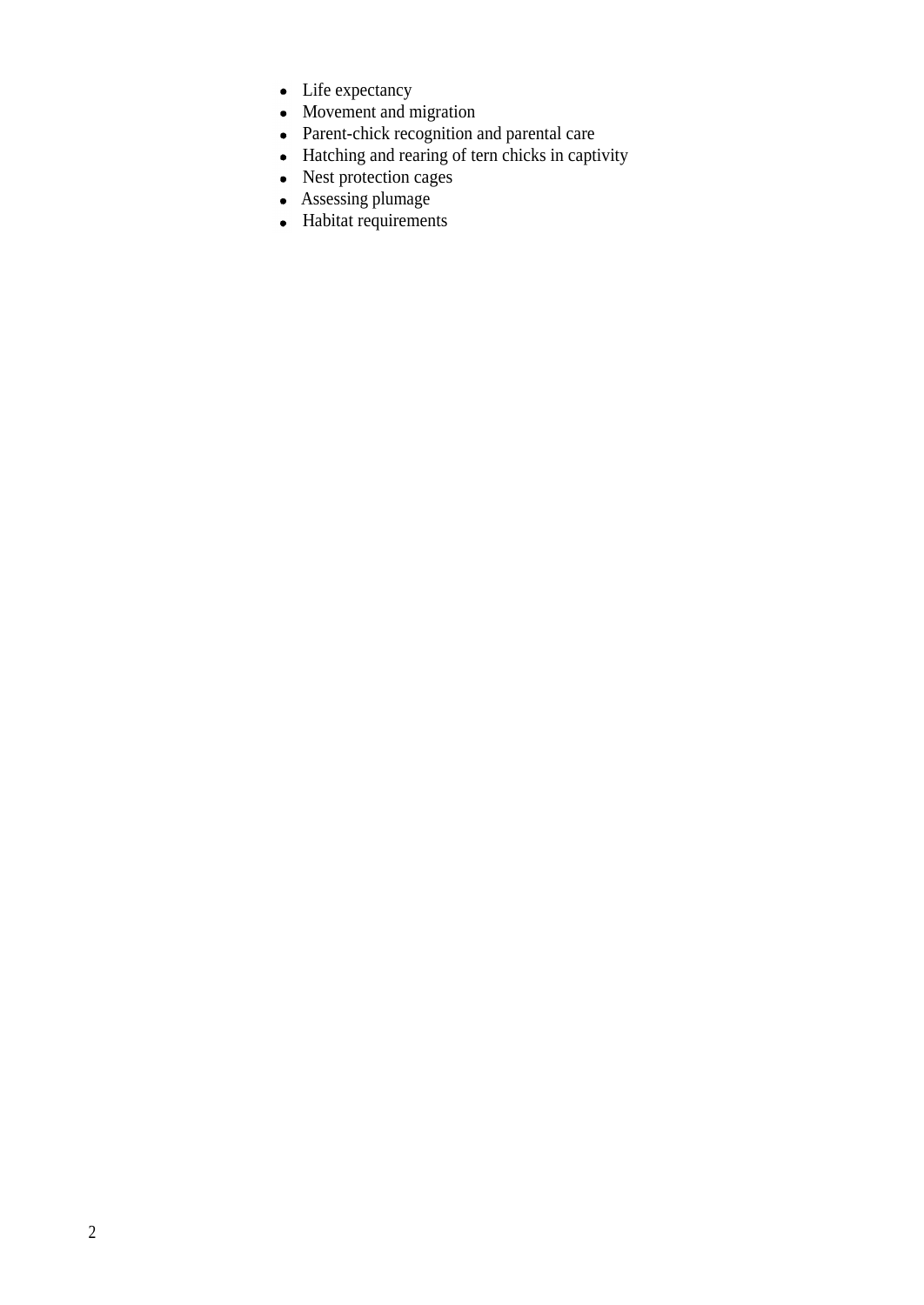# 2. Introduction

The New Zealand fairy tern *(Sterna nereis davisae)* (Mathews and Iredale 1913) is an endemic subspecies of an Australasian species which is found in Australia *(Sterna n. nereis)* and New Caledonia (*S. n. exsul)* (Harrison 1983; Howard and Moore 1984, Rogers in Higgins & Davies 1996). Five other taxa of terns; little (*S. albifrons),* Saunders ( *S. a. saundersi),* least (*S. a. antillarum),* Peruvian (*S. lorata)* and Amazon (*S. superciliaris)* are closely related to the fairy tern. All six taxa have essentially separate distributions and form a superspecies (Smith 1990).

Mathews and Iredale (1913) described the New Zealand subspecies but several authors referred to the New Zealand bird as a population of the Australian subspecies/species (Kinsky 1970, 1980, Falla *et al.* 1979, Shaw in Robertson 1985). Bell (1986) classified the fairy tern as endangered in New Zealand but did not recognise it as an endemic subspecies. The 1990 edition of the Checklist of the Birds of New Zealand (Turbott, 1990) reinstated the subspecific status of New Zealand fairy tern. This was supported by Rogers (in Higgins & Davis 1996). In this recovery plan the New Zealand population is treated as an endemic subspecies.

The fairy tern is the smallest tern breeding in New Zealand. Adults are 210-270 mm in length, weigh approximately 70g, have a bill length of 30.7mm (28.8- 32.2mm) and wings 172-196mm long (Hitchcock 1959; Rogers in Higgins & Davies 1996). The New Zealand fairy tern differs from the Australian subspecies (*S. n. nereis)* in having; longer wings, a shorter tail, more black in front of the eye, a black iris, darker first primary, and being probably darker overall dorsally (Hitchcock 1959, 1967, Slater 1971, Serventy *et al.* 1971, Harrison 1983, Shaw in Robertson *et al.* 1985, Hill *et al.* 1988, Rogers in Higgins & Davies 1996).

The Eastern little tern *(Sterna albifrons sinensis),* which visits New Zealand every summer, is often very similar to the fairy tern in non-breeding plumage and it can be difficult to distinguish between the two. Adult Eastern little terns in breeding plumage differ from fairy terns in having; yellow legs, a yellow bill with a black tip, a black eye stripe which extends to the bill, a white forehead which extends backwards above and beyond the eye forming a white superciliary stripe, black outer webs on the outermost two or three primaries, and a broad black line on the inner web which gives the wing a black outer edge.

The greatest difficulty in trying to distinguish between fairy terns and Eastern little terns occurs in the austral autumn. During this season fairy terns are moulting into their eclipse plumage and little terns are in breeding plumage. However, fairy terns always have a brighter bill and legs, and pale primaries. Immature birds of the two species are almost indistinguishable in the field, as are adult little terns in non-breeding plumage and immature fairy terns.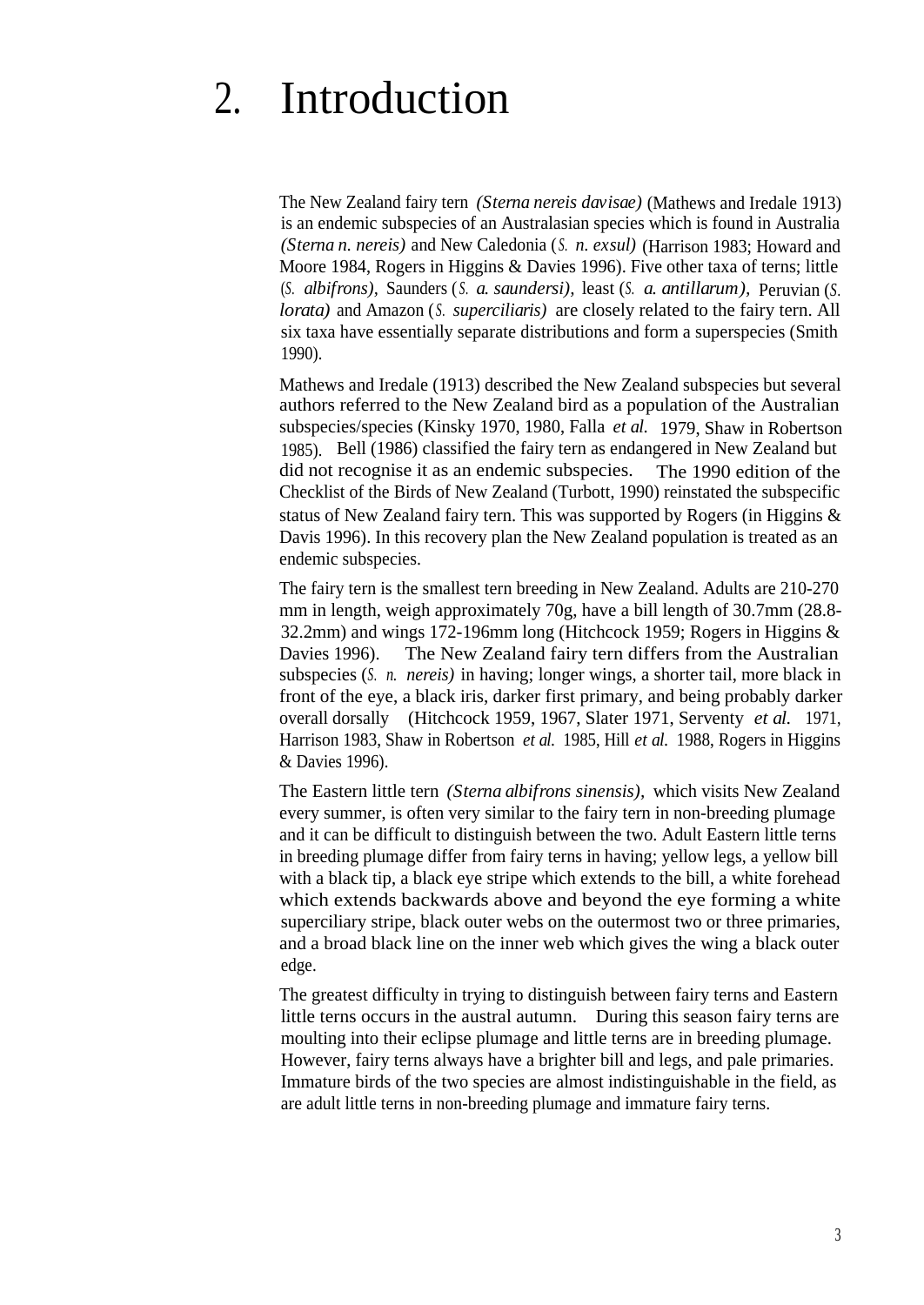### 3. Status, Distribution and Decline

#### 3.1 PAST DISTRIBUTION

All records of small *"Sterna"* terns before the 1950's were recorded as fairy terns because the Eastern little tern was not recognised as visiting New Zealand prior to this (McKenzie and Sibson 1957, Sibson and Edgar 1962). The number of records suggests that fairy terns were widespread around the coast of the North Island and eastern South Island (Figure 1), but were not abundant in any area. However, some records prior to 1957 are open to doubt. The first reference to the species in New Zealand is by Potts (Oliver 1955) who recorded a pair breeding on the Rakaia River in Canterbury in 1869. Buller (1888) described the species as "tolerably common". Oliver (1955) lists the following distribution records: "... formerly common in Marlborough and Canterbury .... Pakiri, Whangaroa, Whangarei, Ruakaka, Mangawhai, Kaipara, Manukau Harbour, Firth of Thames, Raglan, Tauranga, Rangitaiki, Waikanae, Porangahau, Wairau Bar, Lake Ellesmere". Buller (Oliver 1955) recorded seeing a pair on Lake Papaitonga near Levin and MacDonald (1953) records sightings from Tauranga, Manawatu, Blenheim and the Rangitikei River and some eggs from Hawkes Bay within the last 20 years i.e. 1930-50. In more recent times birds were noted breeding at Skull Creek in Whangarei Harbour (1951) and at least eight pairs were breeding along the Pakiri-Te Arai coast until the early 1970s (G. Moon pers. comm.).

#### 3.2 PRESENT DISTRIBUTION AND STATUS

Falla *et al.* (1979) and Shaw (in Robertson *et al.* 1985) stated that less than ten pairs were likely to be breeding in New Zealand, and that they were all located between Mangawhai and Ruakaka. From 1976 until 1984 the population decreased from an estimated eight pairs to three pairs (Jowett 1987, Parrish & Pulham 1995b). Protection of nest sites at Mangawhai and Papakanui Spit on the Kaipara Harbour was initiated by the New Zealand Wildlife Service in 1983, and at Waipu in 1984 (Jowett 1987).

Fairy terns are now confined to the lower half of the Northland Peninsula (Figure 2), and breeding is restricted to three regularly used sites; Waipu, Mangawhai and the South Kaipara Head. The wintering range of the birds extends over the Kaipara Harbour with occasional sightings from other areas i.e. Manukau Harbour, Firth of Thames.

Outside the breeding season, fairy terns form flocks on the Kaipara Harbour. It appears that the east coast birds mainly congregate around Tapora, although juveniles from the east coast have been sighted at Papakanui Spit.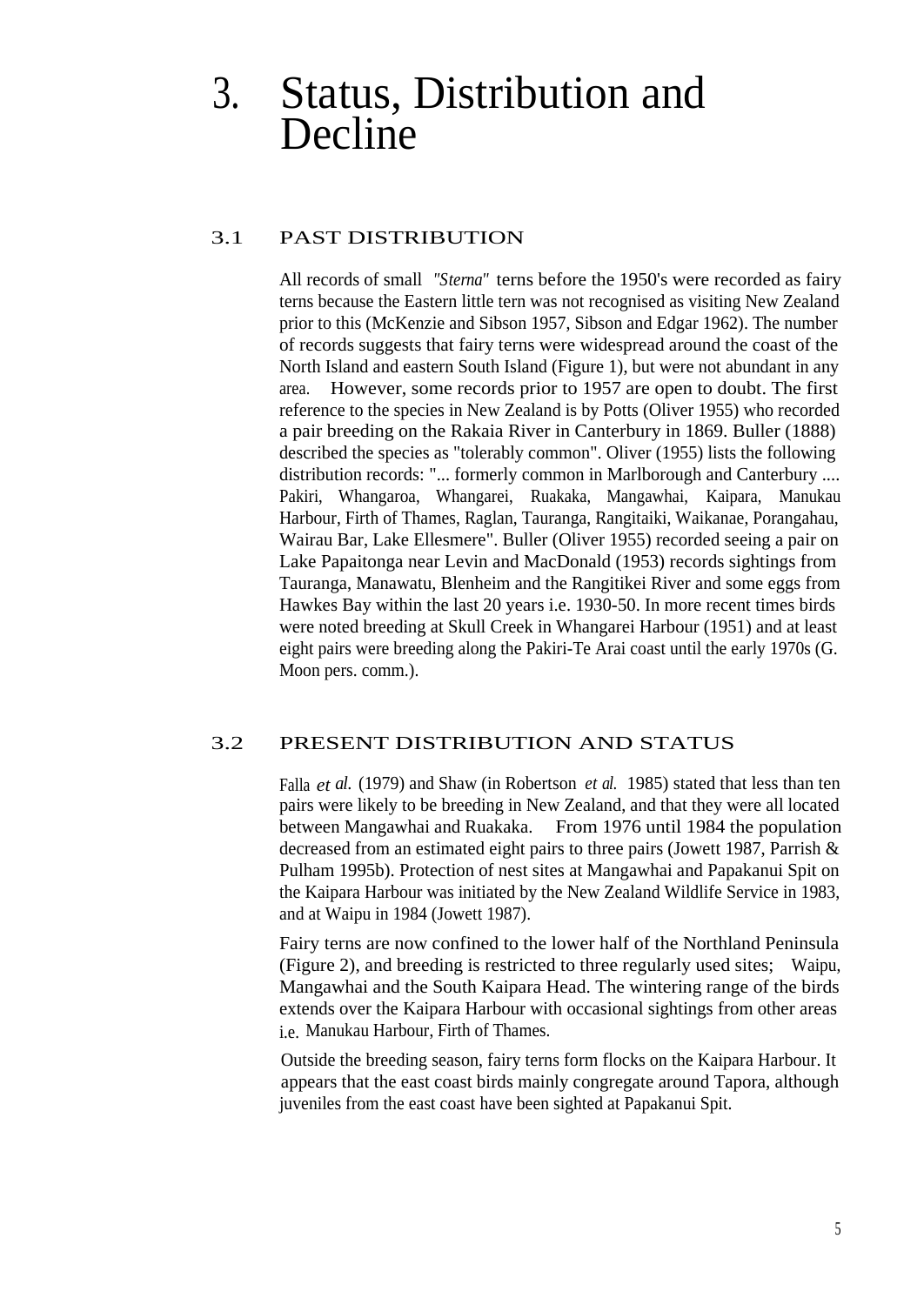

Figure 1. Past distribution of Fairy Tern in New Zealand (pre - 1986)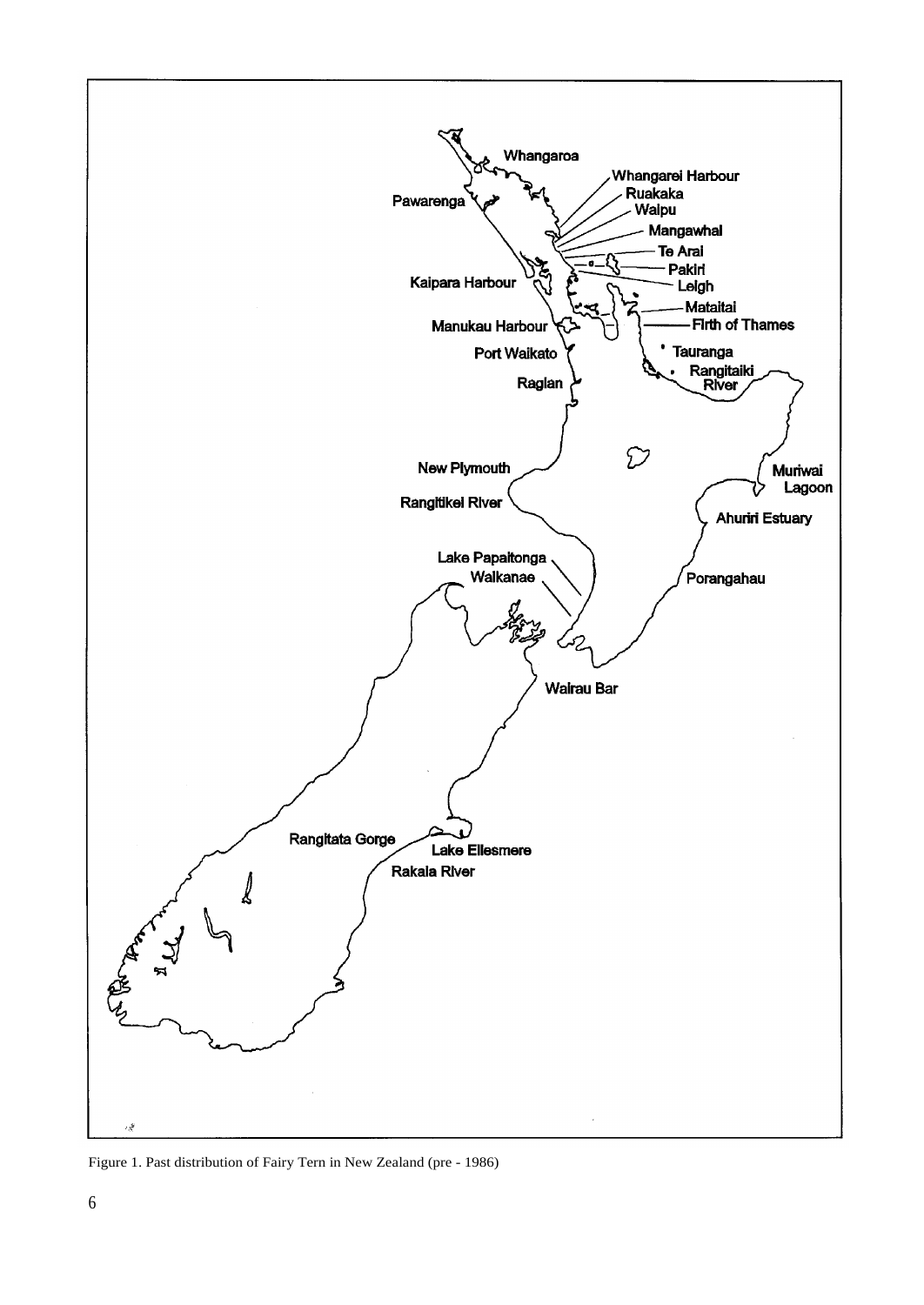

Figure 2. Present distribution of Fairy Tern in New Zealand (1986 - 1997). N.B. Map does not include sightings at Manukau Harbour and Firth of Thames.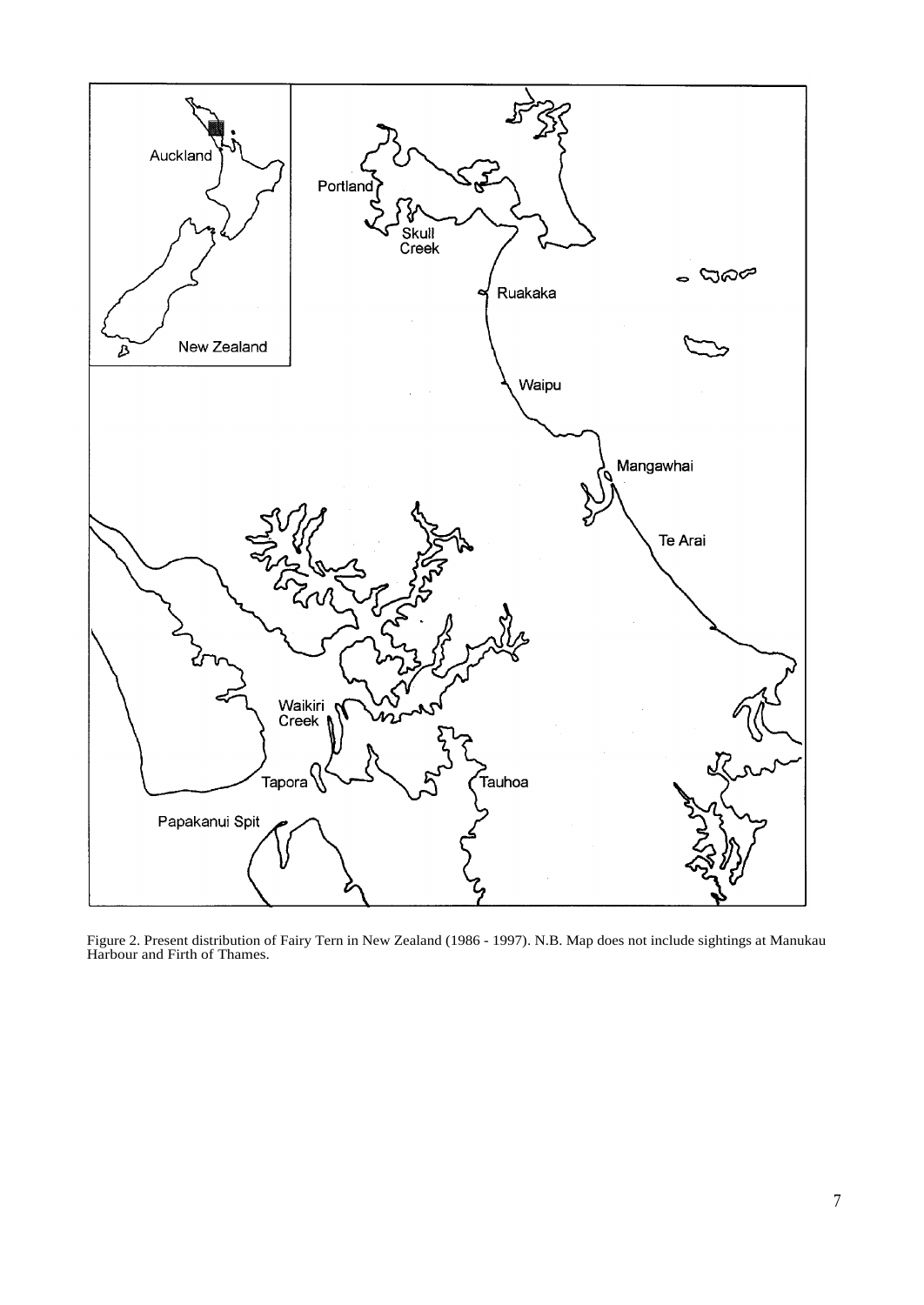The movements of the west coast birds is unclear, but at least one banded bird has been observed roosting at Tapora. The flock stays together until the end of June when birds disperse and can occasionally be seen back at east coast sites (Parrish & Pulham 1995b).

Jowett (1987) estimated that a maximum of eight breeding pairs were in existence in 1976. This declined to 3-4 pairs in 1983/84, and a total population of 16-18 individuals in 1986. Surveys of breeding sites and post- breeding flocking sites from 1991-94 indicated that the population contained approximately 30 individuals, with c. 9 breeding pairs (Parrish & Pulham 1995b). Recent surveys (20/4/96, 26/3/97) at post-breeding flocking sites detected a minimum of 26 individuals.

The New Zealand Fairy Tern is ranked as a Category A species (highest priority species for conservation action) by Molloy and Davis (1992).

#### 3.3 POSSIBLE REASONS FOR DECLINE

It is difficult to ascertain the causes of decline of the New Zealand fairy tern. The most likely factors contributing to the decline of fairy tern are; modification and degradation of breeding habitat, predation by introduced mammals, extreme environmental events, infertility, and disturbance by humans during the breeding season.

Cummings (1991) found that stabilisation of the sand dune environment for residential development, pine plantations, and pastoral farming, reduced the number of areas of mobile sand used by New Zealand dotterels *(Charadrius obscurus)* for nesting. Fairy terns nest in more exposed areas of mobile sand and are likely to have suffered greater habitat loss. Jowett (1987) attributes the loss of fairy terns from Pakiri-Te Arai beaches, in part, to the planting of marram, lupin and pines, but he attributes most of the blame to increased residential development and an increase in the number of day visitors.

The disappearance of eggs and chicks has occurred on many occasions. Of the 65 eggs and chicks lost since 1992/93 a minimum of 32% were suspected to have been preyed upon (Table 1). However, the predators responsible have not been identified. Likely candidates include: southern black-backed gulls *(Larus domincanus),* red-billed gulls *(Larus novaehollandiae),* Australasian harriers *(Circus approximans),* hedgehogs *(Erinaceus europaeus),* possums *(Trichosaurus vulpecula),* cats *(Felis catus)* and mustelids *(Mustela* spp*).* Rats *(Rattus* spp*)* were suspected of taking eggs on two occasions (Jowett 1987, Shaw 1990). The loss of eggs and chicks from two nests in 1993 at Mangawhai were suspected to have been caused by variable oystercatchers *(Haematopus unicolor)* (Parrish & Pulham 1995a).